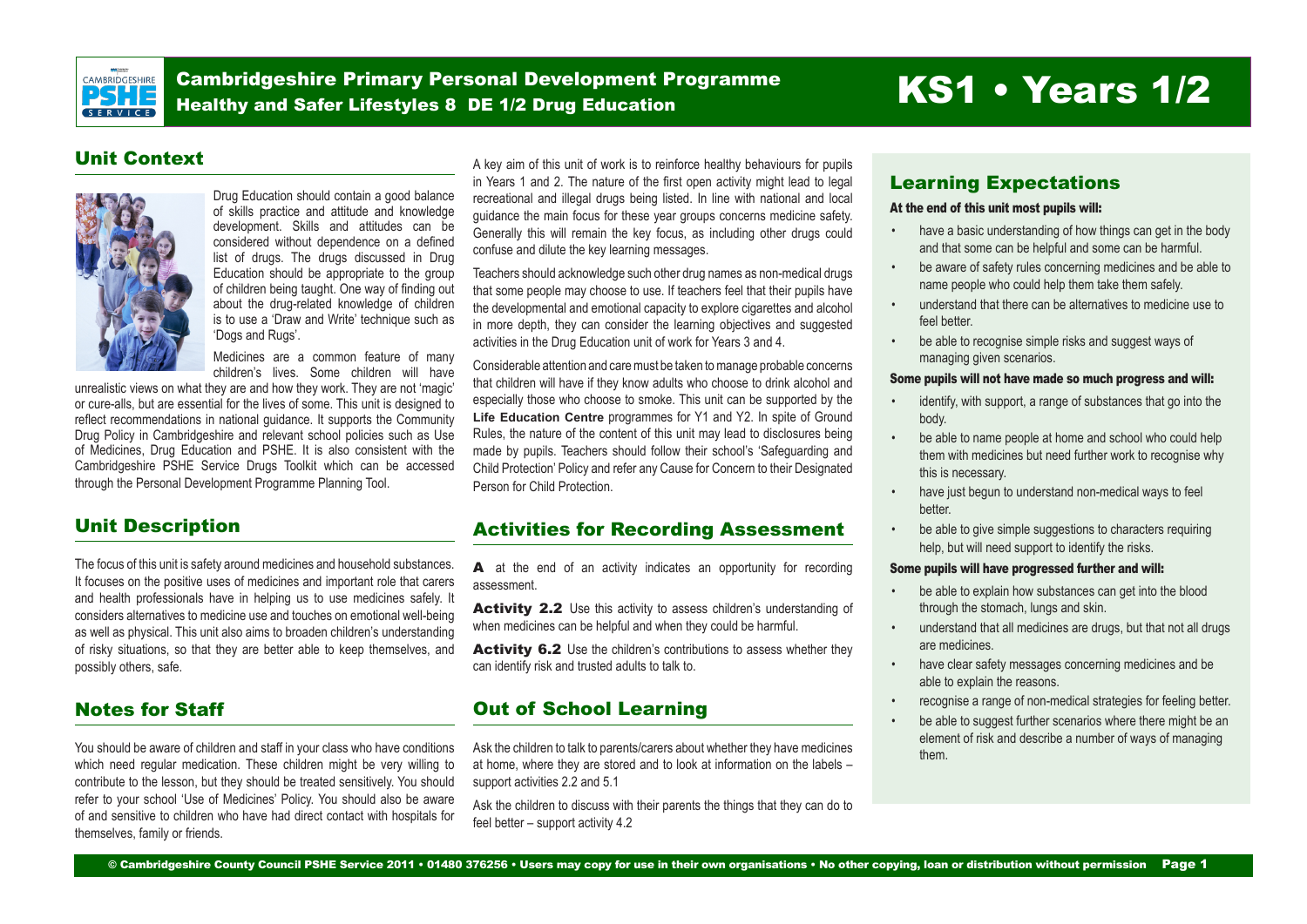### Sensitive Issues



Sensitive issues to be aware of are marked in the Points to Note column with this icon.

If additional work is done on cigarettes and alcohol, be sensitive to the possible worries of pupils whose parents/

family members smoke and/or drink alcohol. See additional support in Points to Note column.

### Resources for This Unit

Specific resources for delivering the **Teaching Activities** in this Unit are referred to in the **Points to Note** column as appropriate.

Generic resources to support teaching and learning are also referred to in the **Points to Note** column.

All these resources can be accessed and downloaded using the **PD Planning Tool.**

Additionally, on screen users can access directly any resource shown in red type by clicking on it:

#### For example:

See **Teaching Guidance** for information on Circle Time and using the Draw and Write technique.

A full list of resources is included at the end of this guide.

#### Linked Units

MR 1/2 Managing Risk

PS 1/2 Personal Safety

HL 1/2 Healthy Lifestyles

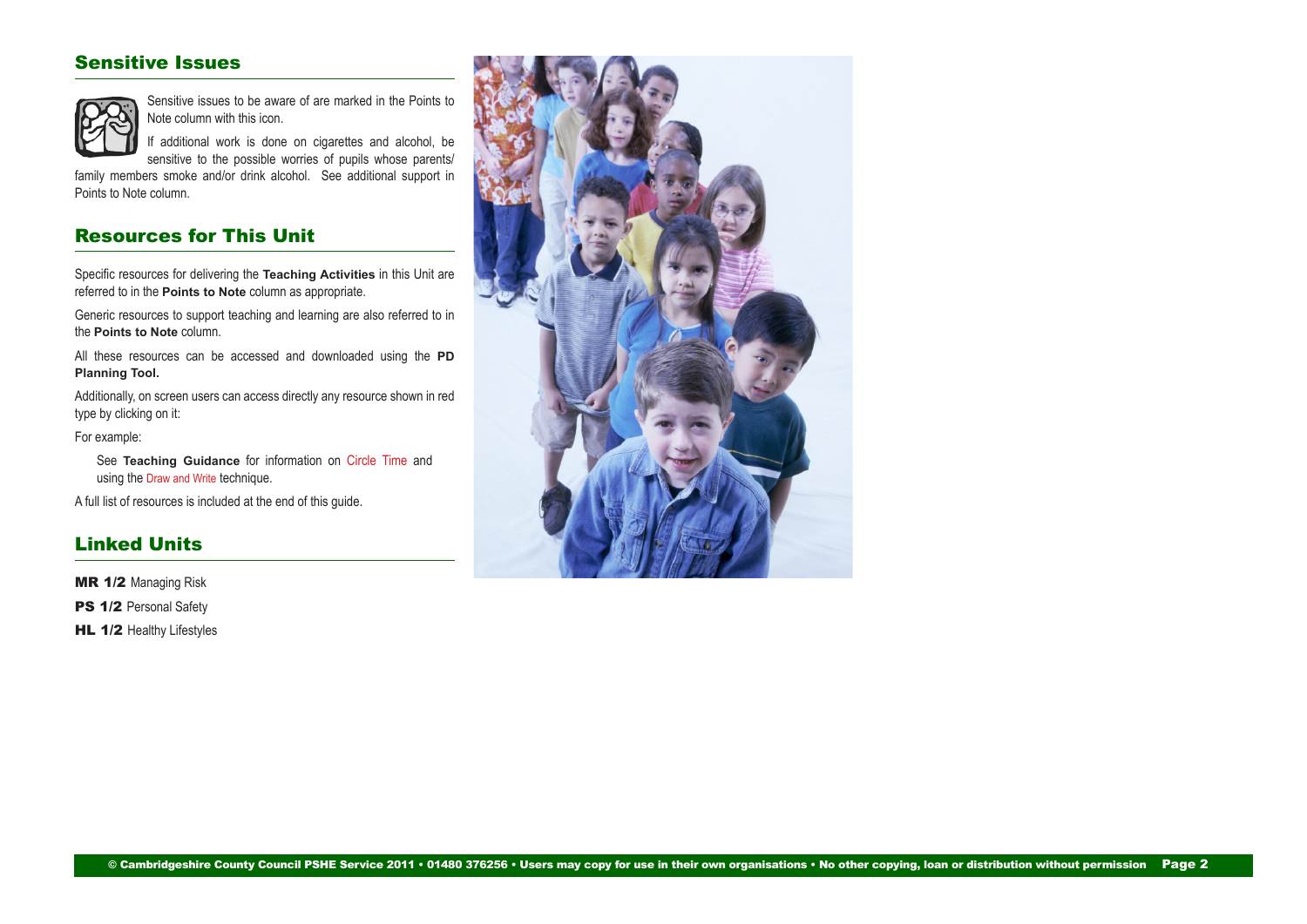# *Contents*

# *[Section A - Drug Types And Effects 4](#page-3-0)* 1. [To know basic information about what happens when substances enter the body.](#page-3-0) *[Section B - Medicines 5](#page-4-0)* 2. [To understand that all medicines are drugs, but not all drugs are medicines.](#page-4-0) 3. [To develop an understanding of and attitudes towards medicines, health professionals and hospitals.](#page-5-0) 4. [To recognise that there are ways to feel good and better without taking medicines.](#page-5-0) *[Section C - Other Substances 7](#page-6-0)* 5. [To understand that all drugs and many household substances can be harmful if they are not used properly.](#page-6-0) *[Section D - Risk, Influences And Support](#page-7-0) 8* 6. [To be able to identify situations where risky substances are available and be able to ask for advice and check or say 'No, I won't'.](#page-7-0) 7. [To recognise persuaders and pressure in risky situations.](#page-8-0)

#### *[Section E - Processing the Learning 10](#page-9-0)*

8. [To understand what they have learned and be able to share it with others.](#page-9-0)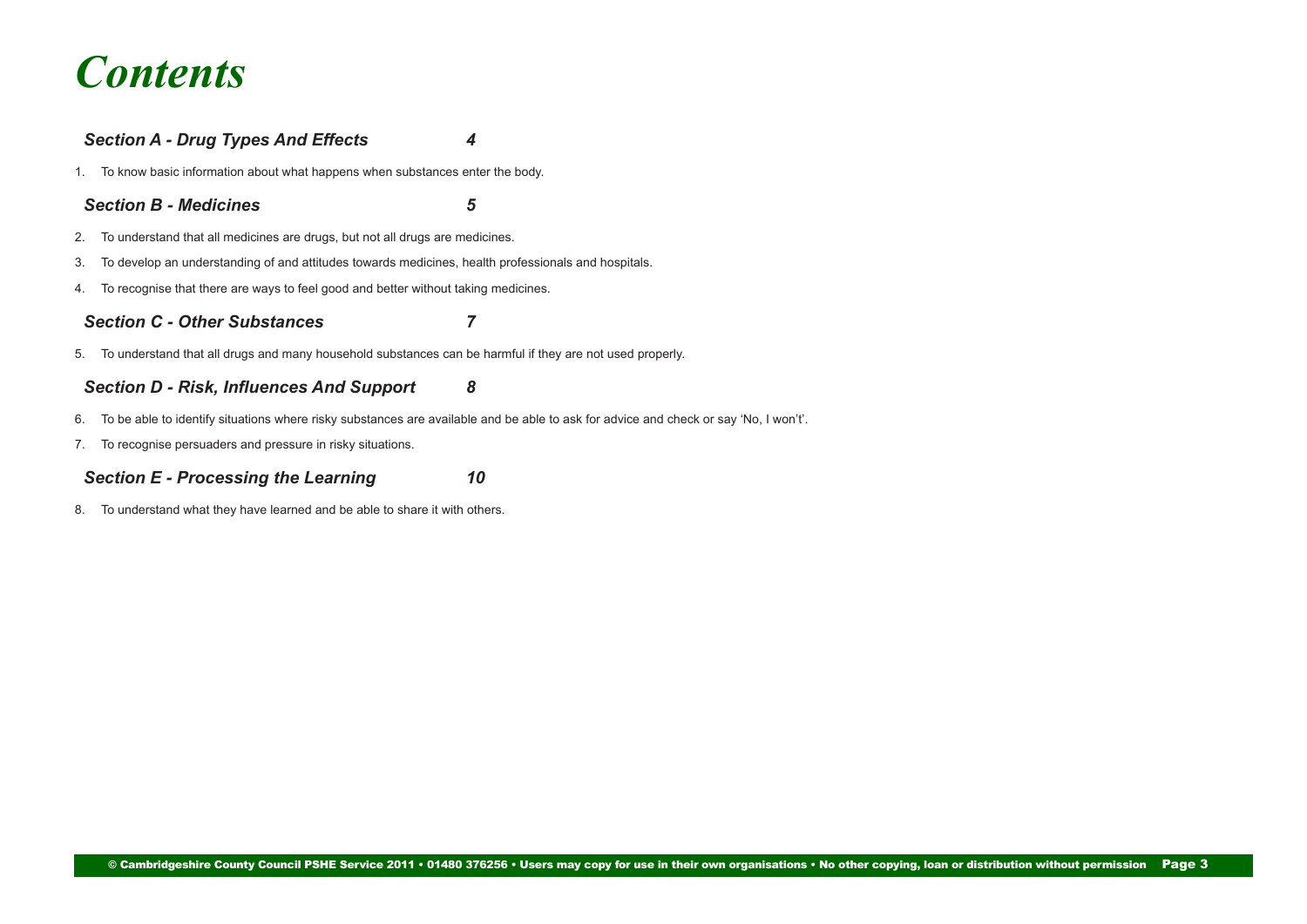<span id="page-3-0"></span>

| <b>Section A - Drug Types And Effects</b>                                          |                                                                                             |                                                                                                                                                                                                                                                                                                                                                                                                                                                                                                                                                                                                                                                                    |                                                                                                                                                                                                                                      |
|------------------------------------------------------------------------------------|---------------------------------------------------------------------------------------------|--------------------------------------------------------------------------------------------------------------------------------------------------------------------------------------------------------------------------------------------------------------------------------------------------------------------------------------------------------------------------------------------------------------------------------------------------------------------------------------------------------------------------------------------------------------------------------------------------------------------------------------------------------------------|--------------------------------------------------------------------------------------------------------------------------------------------------------------------------------------------------------------------------------------|
| <b>Learning Objectives</b>                                                         | <b>Possible Success Criteria</b>                                                            | <b>Teaching Activities</b>                                                                                                                                                                                                                                                                                                                                                                                                                                                                                                                                                                                                                                         | <b>Points to Note</b>                                                                                                                                                                                                                |
| To know basic information<br>about what happens when<br>substances enter the body. | To be able to:<br>• describe how food,<br>drink or air go into my<br>body and into my blood | In small groups, ask the children to make a list of all the things that<br>go into their bodies. Prompt the children with questions - What goes<br>in through your mouth? What goes in through your skin? What<br>goes in through your ears? Share these suggestions as a class<br>and encourage the children to add to their own lists. Ask the groups<br>to colour code their list by highlighting in different colours. Ask<br>them to highlight Which are food or drink? Which are something<br>else? Which are you unsure about? Encourage the children to<br>compare and add to their lists. This activity could be done using an<br>interactive whiteboard. | Many children think that the body simply rejects<br>substances it does not want. Children might need to<br>develop their understanding that many substances<br>that are taken into the body can cause harm e.g.<br>medicine, poison. |
|                                                                                    |                                                                                             | 1.2 Ask the children to draw a body outline, then to draw and write<br>about food, germs and air and what happens when these enter<br>the body. Encourage the children by asking them to focus on how<br>the substance gets into the body, where it goes and what the body<br>does with it. Share the children's ideas and gauge their level of<br>scientific understanding. To consolidate this understanding, ask the<br>children what would happen to a medicine or a substance injected<br>into the body.                                                                                                                                                      |                                                                                                                                                                                                                                      |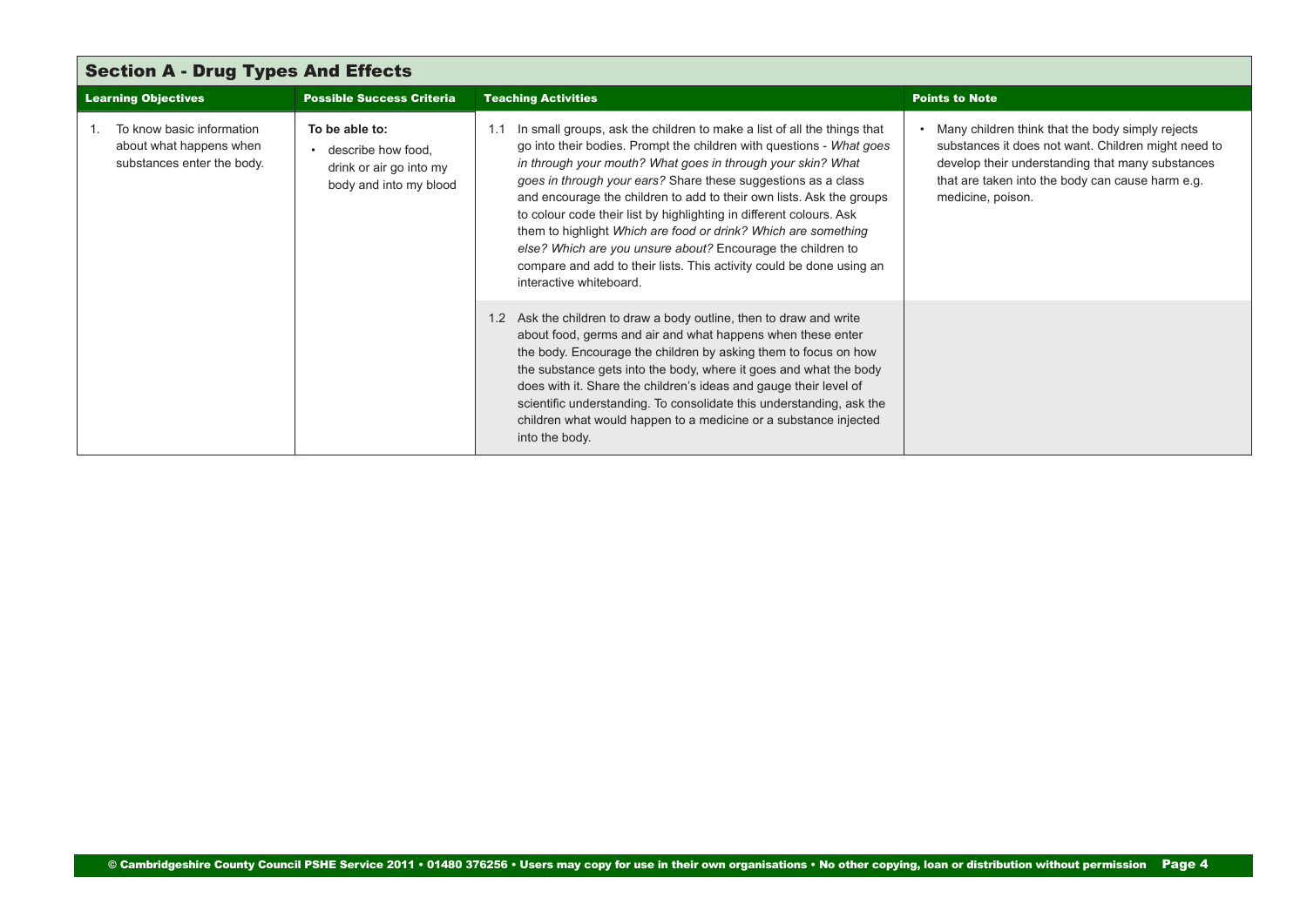<span id="page-4-0"></span>

| <b>Section B - Medicines</b>                                                          |                                                                                                                                                                                                                                                                                                          |                                                                                                                                                                                                                                                                                                                                                                                                                                                                                                                                       |                                                                                                                                                                                                                                                                                                                                                                                                                                                                                                                                                                                                                                                                                                                                                                                                                                                                                                                                                                                                                                                                                                                                                                                                                                                                                                                                                                                                                                          |
|---------------------------------------------------------------------------------------|----------------------------------------------------------------------------------------------------------------------------------------------------------------------------------------------------------------------------------------------------------------------------------------------------------|---------------------------------------------------------------------------------------------------------------------------------------------------------------------------------------------------------------------------------------------------------------------------------------------------------------------------------------------------------------------------------------------------------------------------------------------------------------------------------------------------------------------------------------|------------------------------------------------------------------------------------------------------------------------------------------------------------------------------------------------------------------------------------------------------------------------------------------------------------------------------------------------------------------------------------------------------------------------------------------------------------------------------------------------------------------------------------------------------------------------------------------------------------------------------------------------------------------------------------------------------------------------------------------------------------------------------------------------------------------------------------------------------------------------------------------------------------------------------------------------------------------------------------------------------------------------------------------------------------------------------------------------------------------------------------------------------------------------------------------------------------------------------------------------------------------------------------------------------------------------------------------------------------------------------------------------------------------------------------------|
| <b>Learning Objectives</b>                                                            | <b>Possible Success Criteria</b>                                                                                                                                                                                                                                                                         | <b>Teaching Activities</b>                                                                                                                                                                                                                                                                                                                                                                                                                                                                                                            | <b>Points to Note</b>                                                                                                                                                                                                                                                                                                                                                                                                                                                                                                                                                                                                                                                                                                                                                                                                                                                                                                                                                                                                                                                                                                                                                                                                                                                                                                                                                                                                                    |
| 2. To understand that all<br>medicines are drugs, but not<br>all drugs are medicines. | To be able to:<br>• understand that all<br>medicines are drugs<br>and I can name some<br>• recognise that there are<br>other drugs that are not<br>medicines<br>tell you when a<br>medicine can be helpful<br>and when it could be<br>harmful<br>• tell you where<br>medicines could be<br>stored safely | 2.1 Referring back to the words generated by the children in the activity<br>1.1, display appropriate names of drugs with which the children are<br>familiar (medicines and legal recreational). Ask the children to pick<br>out medicines from your list. Explain that all medicines are drugs,<br>but not all drugs are medicines. Identify the non-medical drugs that<br>some people might put into their bodies e.g. alcohol, nicotine in<br>cigarettes and caffeine in things including tea, coffee, coca cola and<br>chocolate. | • See Resource 1 for Dogs and Rugs. The Dogs and Rugs<br>Full Draw and Write Assessment can be found in the Drugs<br>Toolkit.<br>You might use a draw and write activity such as Dogs and<br>Rugs before carrying out Activity 2.1 A small number of<br>children may give names of illegal drugs in this activity.<br>Accept these names without comment and ensure that they<br>are categorised under the heading 'Something else'.<br>You might consider it important to avoid<br>raising the awareness of other children to<br>these drugs. If a drug is mentioned only by<br>one or two children you might choose not to<br>include it in your selection of drug names in this<br>activity.<br>If children mention a brand name or type of medicine<br>expand the list of words you use to widen the<br>discussion.<br>• Challenge the idea that medicines are 'good' drugs.<br>Explain that they can be very helpful but could also be<br>very dangerous.<br>Ensure that any 'props' are empty or securely fastened<br>and supervised.<br>If nicotine and/or alcohol are listed in Activity<br>1.1 consider your response. Whilst<br>recognising these as drugs, the main focus<br>is on medical drugs. You may choose to<br>explain to pupils that these will be covered in more<br>detail when they are older. Caution should be taken<br>not to heighten possible anxieties that pupils may have<br>about use by family members. |
|                                                                                       |                                                                                                                                                                                                                                                                                                          | 2.2 Focus on medicines - it might be useful to have some pictures<br>or props to show that medicines come in different forms e.g. pills,<br>liquids, creams, inside an inhaler. Discuss when medicines could<br>be helpful and when they could be harmful. Discuss safe storage of<br>medicines. A                                                                                                                                                                                                                                    |                                                                                                                                                                                                                                                                                                                                                                                                                                                                                                                                                                                                                                                                                                                                                                                                                                                                                                                                                                                                                                                                                                                                                                                                                                                                                                                                                                                                                                          |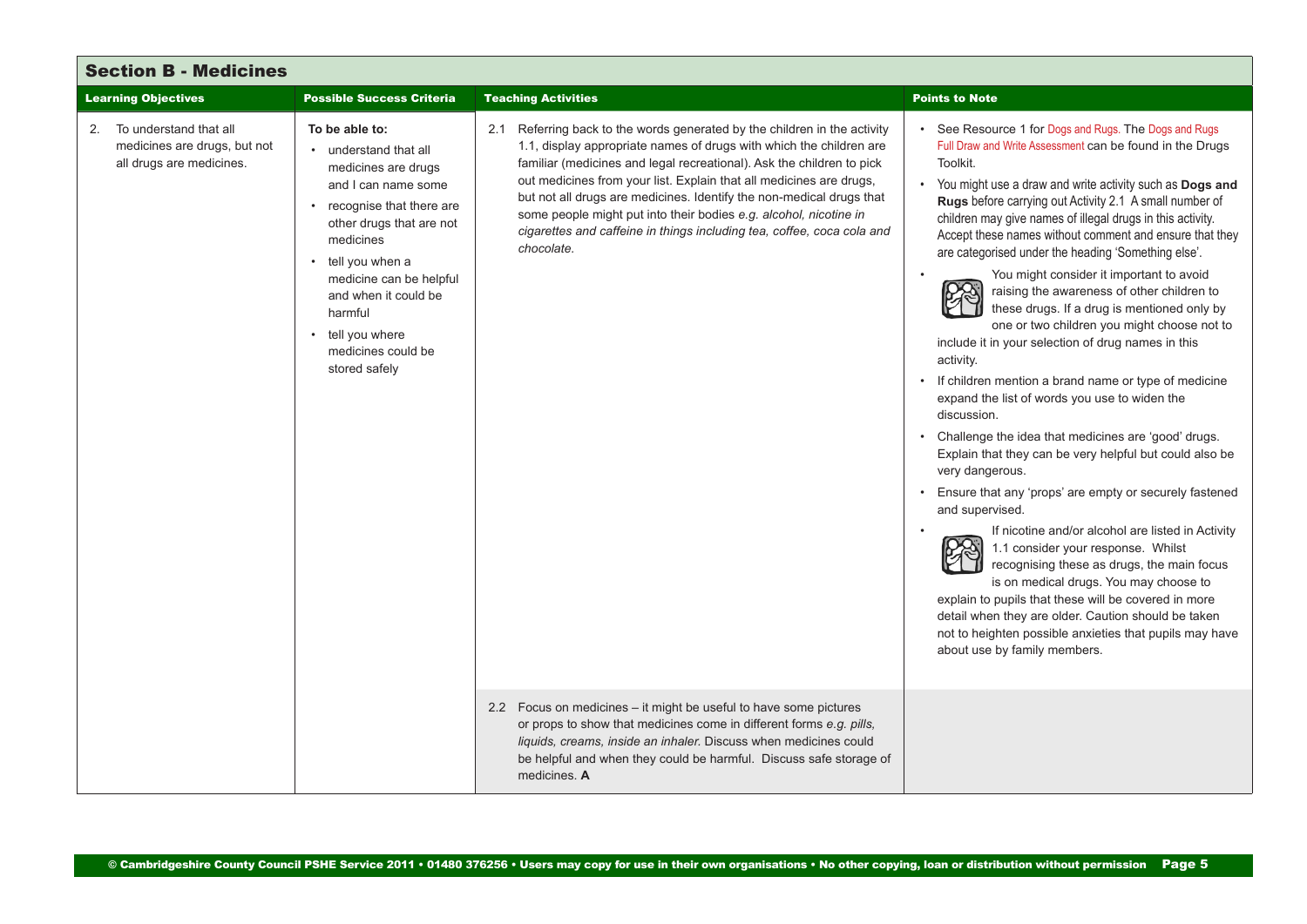<span id="page-5-0"></span>

| <b>Learning Objectives</b>                                                                                      | <b>Possible Success Criteria</b>                                                                                                                                 | <b>Teaching Activities</b>                                                                                                                                                                                                                                                                                                                                                                                                                                                                                                                                                                                                                                                                                                                                                        | <b>Points to Note</b>                                                                                                                                                                                                  |
|-----------------------------------------------------------------------------------------------------------------|------------------------------------------------------------------------------------------------------------------------------------------------------------------|-----------------------------------------------------------------------------------------------------------------------------------------------------------------------------------------------------------------------------------------------------------------------------------------------------------------------------------------------------------------------------------------------------------------------------------------------------------------------------------------------------------------------------------------------------------------------------------------------------------------------------------------------------------------------------------------------------------------------------------------------------------------------------------|------------------------------------------------------------------------------------------------------------------------------------------------------------------------------------------------------------------------|
| 3. To develop an understanding<br>of and attitudes towards<br>medicines, health<br>professionals and hospitals. | To be able to:<br>• tell you people who<br>could help me take a<br>medicine safely                                                                               | 3.1 Ask the children, Who are the people who help us take medicines<br>safely? They might suggest parents, health professionals, teachers,<br>family members. Get them to think about what it is specifically<br>that these people help with e.g. taking the right medicine, the right<br>amount, at the right time. Recap where medicines might be stored<br>safely at home and at school as part of these safety rules.                                                                                                                                                                                                                                                                                                                                                         | Be aware that some children may never<br>have had a medicine and that some parents<br>may choose not to use them.                                                                                                      |
|                                                                                                                 |                                                                                                                                                                  | 3.2 Use Megan's Medicine and the discussion points at the back to<br>develop their knowledge and understanding around the safe use of<br>medicines and people who can help them. Children could produce<br>information posters reflecting the rules that Megan learned.                                                                                                                                                                                                                                                                                                                                                                                                                                                                                                           |                                                                                                                                                                                                                        |
|                                                                                                                 |                                                                                                                                                                  | 3.3 To explore hospital visits you could use I Don't Want To Go<br>To Hospital and/or Nita Goes to Hospital. Discuss the main<br>character's feelings about going to hospital and what could be done<br>to lessen her anxiety e.g. take familiar items; talk to others who<br>have been; meet friendly staff; have someone explain what will<br>happen.                                                                                                                                                                                                                                                                                                                                                                                                                           | Be aware of and sensitive to children who<br>have had direct contact with hospitals for<br>themselves, family or friends.                                                                                              |
| To recognise that there are<br>4.<br>ways to feel good and better<br>without taking medicines.                  | To be able to:<br>• describe how I feel<br>when I am poorly<br>• tell you things I could do<br>that might help me feel<br>better other than taking<br>a medicine | 4.1. Ask the children to fold a piece of paper in half and draw a picture<br>of themselves on one half when they were ill. They should then<br>describe the feelings they had when they were ill. As a class,<br>discuss which of these were physical feelings and which were<br>emotions. Then ask the children to draw a picture of themselves<br>when they were feeling better on the other half of the paper. Beside<br>their picture, they should describe how they knew they were feeling<br>better e.g. wanted to play, didn't feel tired, wanted to go to school,<br>didn't feel hot. Ask the children what they could do to help someone<br>who was feeling ill to feel better and make a list of these as a class.<br>This might be carried out as a circle time round. | • These lessons are significant as they will enable<br>children to develop their understanding that the<br>resources to feel better or happier may come from<br>within them, rather than being provided by a medicine. |
|                                                                                                                 |                                                                                                                                                                  | 4.2. Ask the children to imagine they are feeling poorly. Make a list<br>of the things they might try to help themselves feel better, before<br>they took a medicine. Encourage answers such as have a cuddle,<br>have a sleep, have a drink of water, read a book, get some fresh<br>air, spend time with someone who will make them laugh. Ask the<br>children to decide which things they would try at school and which<br>could they do at home. Then ask the children what their parents/<br>carers or friends might do to help them feel better. Emphasise that<br>there are lots of ways to help yourself feel better without taking a<br>medicine.                                                                                                                        |                                                                                                                                                                                                                        |

÷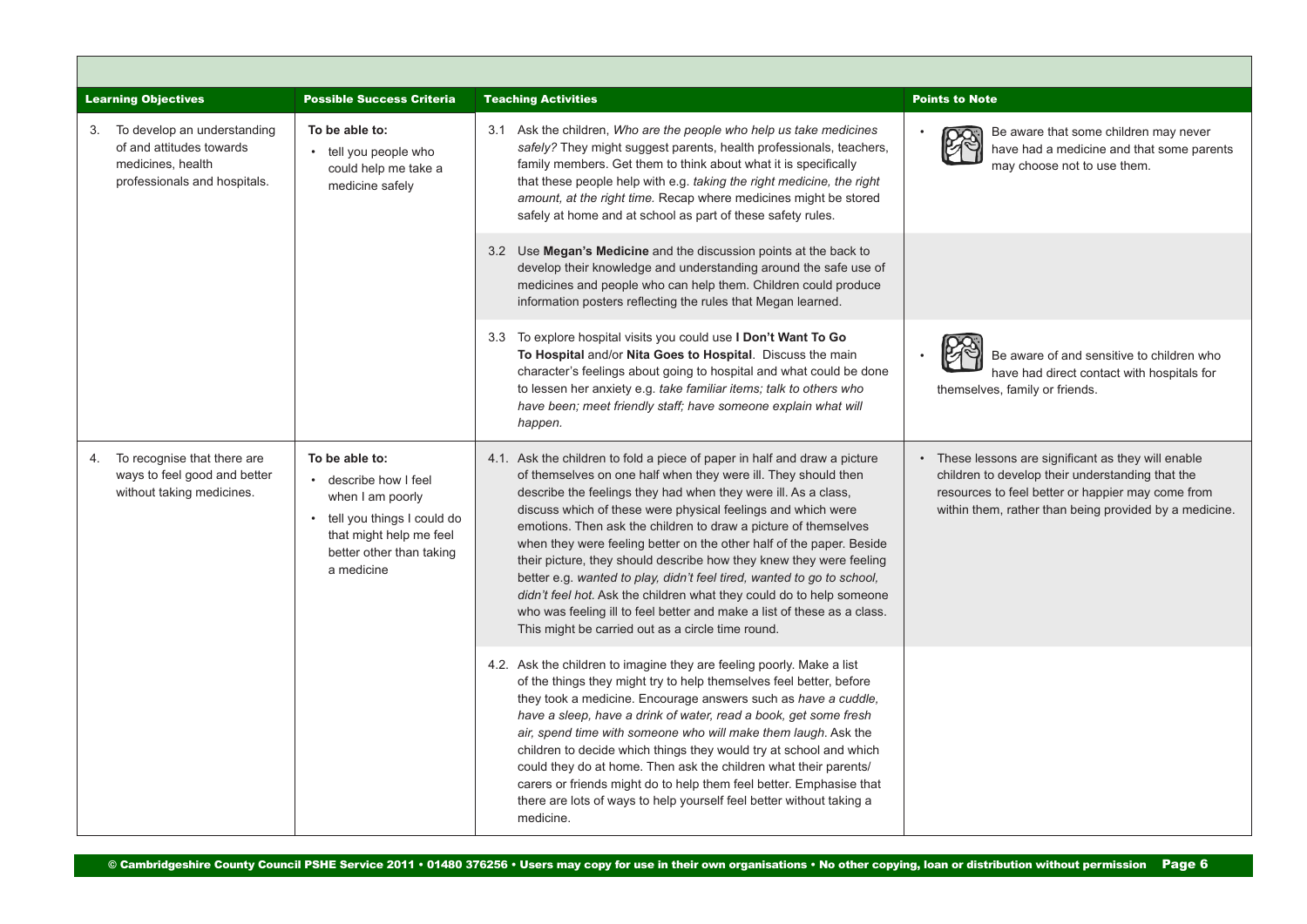<span id="page-6-0"></span>

| <b>Section C - Other Substances</b>                                                                                     |                                                                                                           |                                                                                                                                                                                                                                                                                                                                                                                                                                                                                                                                                                                                                                                                                                                                                                                      |                                                                                                                                                                                                                                                                                                                                                                                                                                                                                                                                                                                                                                                                 |
|-------------------------------------------------------------------------------------------------------------------------|-----------------------------------------------------------------------------------------------------------|--------------------------------------------------------------------------------------------------------------------------------------------------------------------------------------------------------------------------------------------------------------------------------------------------------------------------------------------------------------------------------------------------------------------------------------------------------------------------------------------------------------------------------------------------------------------------------------------------------------------------------------------------------------------------------------------------------------------------------------------------------------------------------------|-----------------------------------------------------------------------------------------------------------------------------------------------------------------------------------------------------------------------------------------------------------------------------------------------------------------------------------------------------------------------------------------------------------------------------------------------------------------------------------------------------------------------------------------------------------------------------------------------------------------------------------------------------------------|
| <b>Learning Objectives</b>                                                                                              | <b>Possible Success Criteria</b>                                                                          | <b>Teaching Activities</b>                                                                                                                                                                                                                                                                                                                                                                                                                                                                                                                                                                                                                                                                                                                                                           | <b>Points to Note</b>                                                                                                                                                                                                                                                                                                                                                                                                                                                                                                                                                                                                                                           |
| To understand that all<br>5.<br>drugs and many household<br>substances can be harmful if<br>they are not used properly. | point out safety<br>information on<br>packaging<br>describe how to use a<br>household substance<br>safely | Collect a number of warning symbols from packaging of household<br>5.1.<br>substances and medicines. Ask the children to guess what the<br>symbols are and where they might be found. Look at the directions<br>and warning label on a familiar household product e.g. liquid soap<br>- 'Avoid contact with eyes'. Ask the children whether they think it is<br>safe or unsafe to use soap. Stress that it is safe to use soap as long<br>as it is used correctly. Give groups of children the names of other<br>familiar household products e.g. bleach, air freshener, hairspray,<br>washing up liquid, cream cleaner. Ask them to suggest safe use<br>and the warning that might appear on the packaging. Pictures of<br>symbols could be displayed on an interactive whiteboard. | If you use the example of soap, some<br>children will be allergic to soap. It is unsafe<br>for them to use it regardless of how they<br>use it. If you are using packaging of these items in the<br>classroom, ensure that each one is completely clean.<br>Avoid glass.<br>If you consider your pupils' developmental<br>and emotional capacity sufficient to begin<br>work relating to alcohol and cigarettes, this<br>would be the appropriate place. You might<br>consider the learning objectives and activities in Unit<br>DE 3/4 Drug Education. However considerable care<br>must be taken as outlined in Notes for Staff at the start<br>of this unit. |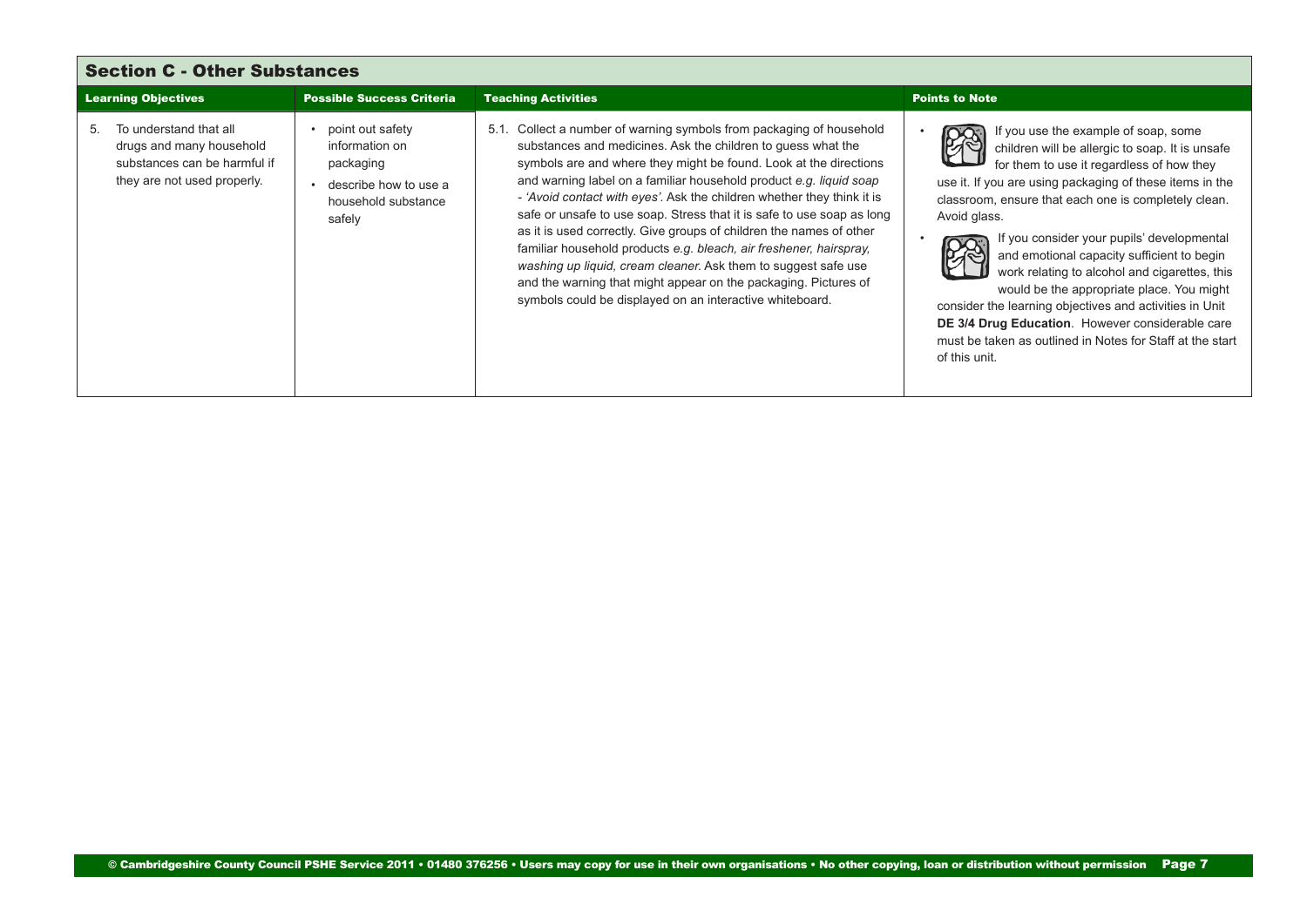<span id="page-7-0"></span>

| <b>Section D - Risk, Influences And Support</b>                                                                                                        |                                                                                                                                                                                                                                      |                                                                                                                                                                                                                                                                                                                                                                                                                                                                                                                                                                                                                                                                                                                                                                                                                                                                                                                                                                                                                                                                                                                                                                                                                                                                                                                                                                                                                                                                       |                                                                                                                                                                                                                                                                                                                                                                   |
|--------------------------------------------------------------------------------------------------------------------------------------------------------|--------------------------------------------------------------------------------------------------------------------------------------------------------------------------------------------------------------------------------------|-----------------------------------------------------------------------------------------------------------------------------------------------------------------------------------------------------------------------------------------------------------------------------------------------------------------------------------------------------------------------------------------------------------------------------------------------------------------------------------------------------------------------------------------------------------------------------------------------------------------------------------------------------------------------------------------------------------------------------------------------------------------------------------------------------------------------------------------------------------------------------------------------------------------------------------------------------------------------------------------------------------------------------------------------------------------------------------------------------------------------------------------------------------------------------------------------------------------------------------------------------------------------------------------------------------------------------------------------------------------------------------------------------------------------------------------------------------------------|-------------------------------------------------------------------------------------------------------------------------------------------------------------------------------------------------------------------------------------------------------------------------------------------------------------------------------------------------------------------|
| <b>Learning Objectives</b>                                                                                                                             | <b>Possible Success Criteria</b>                                                                                                                                                                                                     | <b>Teaching Activities</b>                                                                                                                                                                                                                                                                                                                                                                                                                                                                                                                                                                                                                                                                                                                                                                                                                                                                                                                                                                                                                                                                                                                                                                                                                                                                                                                                                                                                                                            | <b>Points to Note</b>                                                                                                                                                                                                                                                                                                                                             |
| To be able to identify<br>6.<br>situations where risky<br>substances are available and<br>be able to ask for advice and<br>check or say 'No, I won't'. | To be able to:<br>• describe how to keep<br>myself safe with<br>substances<br>point out risk in a given<br>situation<br>name people at home<br>$\bullet$<br>and at school that I<br>could talk to if I was<br>worried or needed help | 6.1 In small groups, ask the children to create a list of all the people<br>who can help to keep them safe from harmful things going into<br>their bodies. This list might include parents, teachers and health<br>professionals. In the next discussion, you might choose to<br>demonstrate that they have a very important role to play in how<br>safe they are. Ask them Who will always be there to help to keep<br>us and our bodies be safe and healthy? Explore the fact that they<br>can and already do take some responsibility for keeping themselves<br>safe and healthy. Ask the groups of children to make a list of the<br>ways they can help keep themselves safe from substances. This<br>list might include don't touch, sniff or taste unknown objects or<br>substances; ask for help from an adult; don't be persuaded.                                                                                                                                                                                                                                                                                                                                                                                                                                                                                                                                                                                                                            |                                                                                                                                                                                                                                                                                                                                                                   |
|                                                                                                                                                        |                                                                                                                                                                                                                                      | 6.2 In small groups ask the children to listen to the following scenarios<br>and decide what the risk is, who they would tell and how they would<br>tell. A<br>a) James is playing at Peter's house. Peter wants to play wizards<br>and starts to mix liquids from under the sink to make a potion. What<br>would you do if you were James?<br>b) Sarah spills some food on her jumper. She doesn't want it to<br>smell, so she sprays lots of air freshener onto it. Lizzie finds her<br>spraying the jumper. What would you do if you were Lizzie?<br>c) Samuel's mum takes a tablet every morning to her make her feel<br>better. Samuel takes the tablets into school and offers one to Katie<br>who is feeling poorly. What would you do if you were Katie?<br>Discuss their responses and assess their ability to describe the<br>risks involved in each situation. You (or a child) might then role-play<br>the adult who is told in each situation. Ask for volunteers from the<br>children to role-play James, Lizzie and Katie. Ask the other children<br>for ideas of what they would say to the adult in each situation.<br>Record these ideas and discuss. To summarise, ask the children<br>as a class to suggest some situations where they would say 'No I<br>won't' or 'I'll ask' e.g. accept something that looked like a sweet but<br>they weren't sure; take a medicine from someone they weren't sure<br>about; drink an unidentified substance. | The role-play might be done after each scenario.<br>You can model how to play the role of adult. The<br>children might then be able to take this role in the next<br>scenario. See Role Play in the Teaching Guidance.<br>The key message is that all substances must only be<br>used for the purpose for which they are designed, or<br>they might be dangerous. |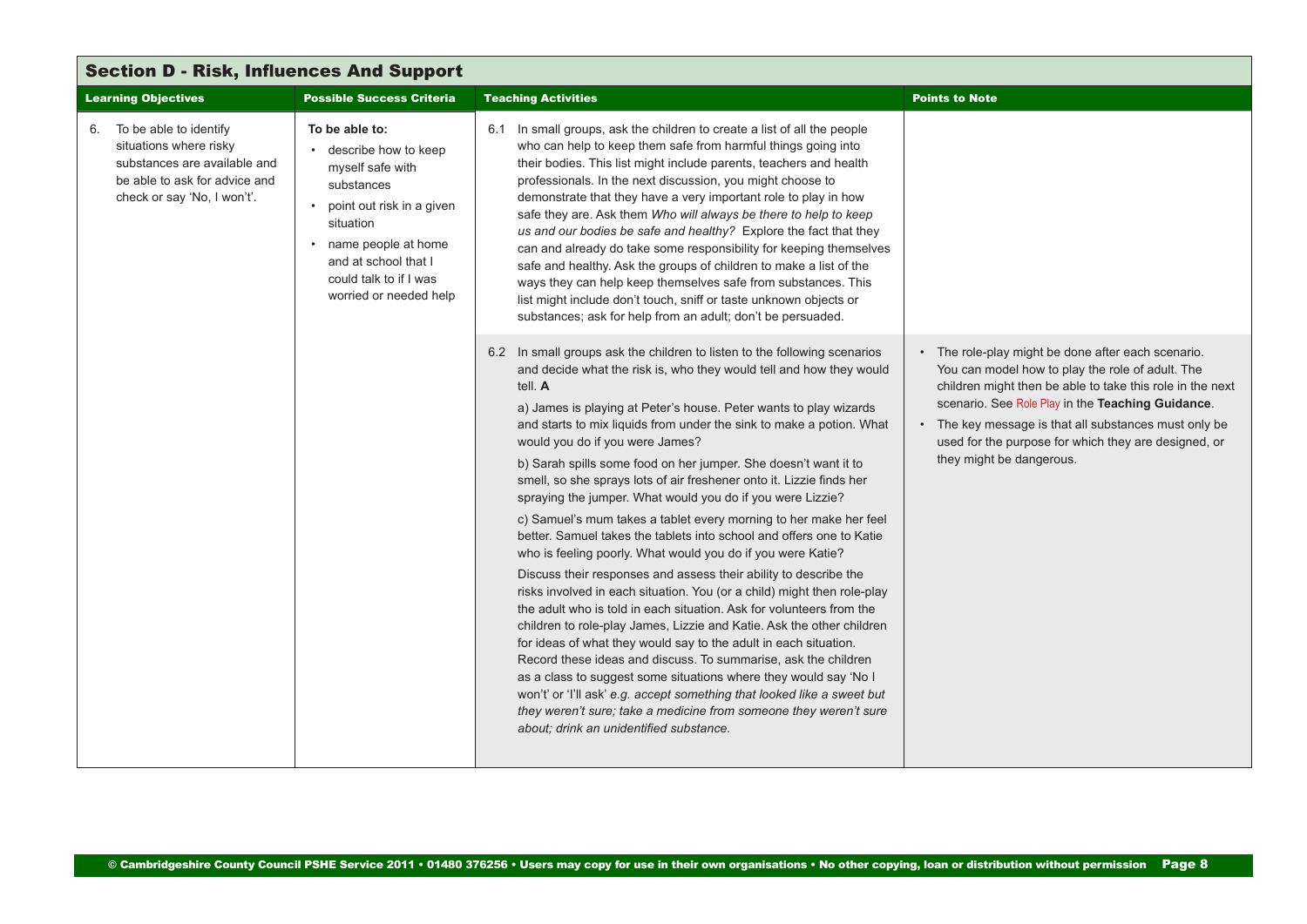<span id="page-8-0"></span>

| <b>Learning Objectives</b>                                   | <b>Possible Success Criteria</b>                                                                                                                           | <b>Teaching Activities</b>                                                                                                                                                                                                                                                                                                                                                                                                                                                                                                                                                                                                                                                                                                                               | <b>Points to Note</b>                                                                                                                          |
|--------------------------------------------------------------|------------------------------------------------------------------------------------------------------------------------------------------------------------|----------------------------------------------------------------------------------------------------------------------------------------------------------------------------------------------------------------------------------------------------------------------------------------------------------------------------------------------------------------------------------------------------------------------------------------------------------------------------------------------------------------------------------------------------------------------------------------------------------------------------------------------------------------------------------------------------------------------------------------------------------|------------------------------------------------------------------------------------------------------------------------------------------------|
| To recognise persuaders and<br>pressure in risky situations. | To be able to:<br>identify risk in a given<br>situation<br>name people at home<br>and at school that I<br>could talk to if I was<br>worried or needed help | Describe the idea of a 'No' feeling to the children. Ask them for<br>examples of risky situations when they might get a 'No' feeling. In<br>groups, allocate different risky situations and ask the children to<br>give reasons why there might be a 'No' feeling e.g. risk of getting<br>hurt, getting told off. Explain that sometimes people try to persuade<br>us to do something even though we have a 'No' feeling. Use a<br>puppet and explain that the puppet got a 'No' feeling in a risky<br>situation, (You might use the examples from the previous activity)<br>but that their friend tried to persuade them. Ask the children to<br>explain how the puppet felt and what they might do if they were<br>worried and who they could talk to. | See Puppets in the Teaching Guidance.<br>In unit PS 1/2 Personal Safety, children are also<br>encouraged to recognise 'yes' and 'no' feelings. |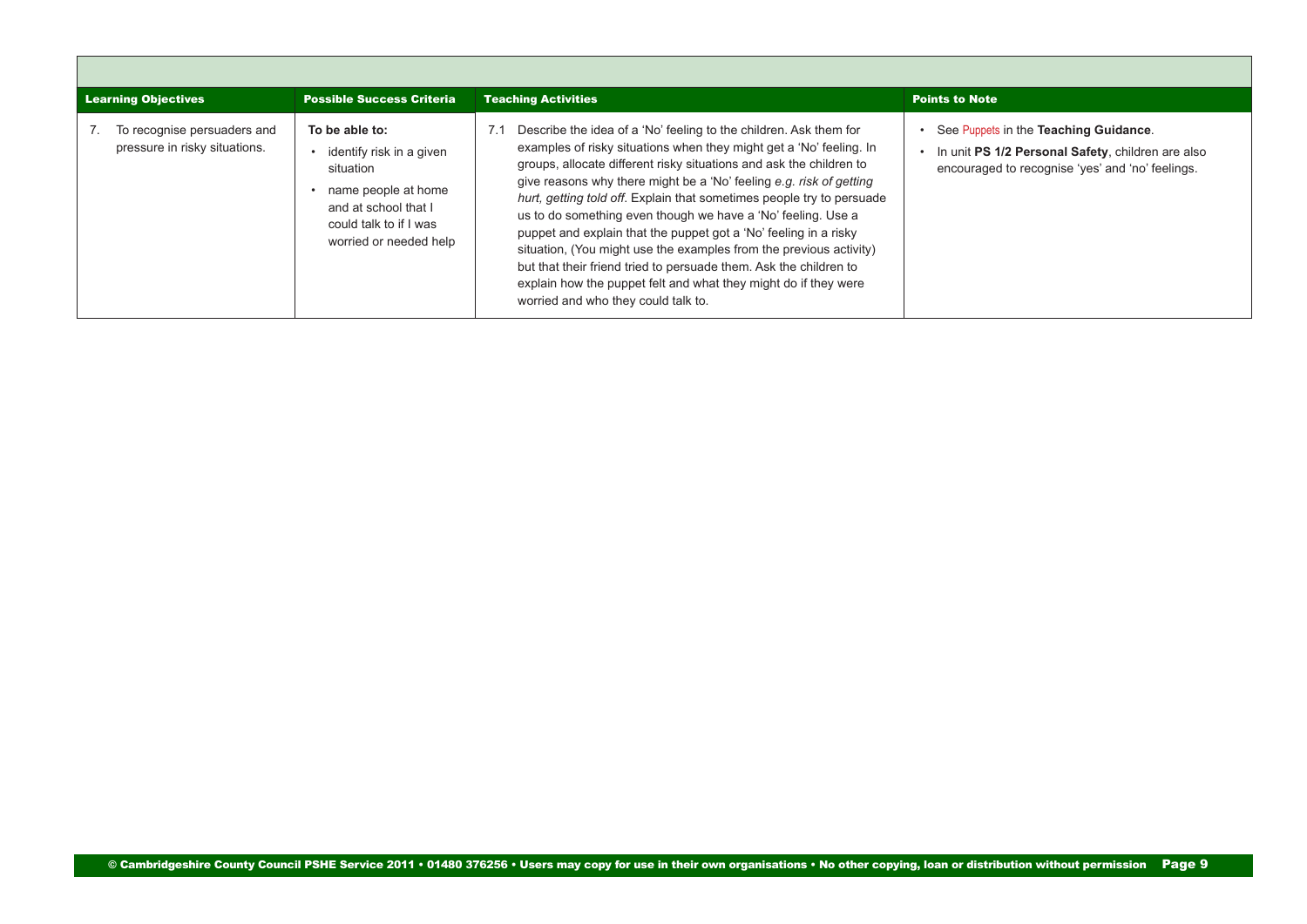<span id="page-9-0"></span>

| <b>Section E - Processing the Learning</b>                                            |                                                  |                                                                                                                                                                                                                                                                                              |                                                                                                                          |
|---------------------------------------------------------------------------------------|--------------------------------------------------|----------------------------------------------------------------------------------------------------------------------------------------------------------------------------------------------------------------------------------------------------------------------------------------------|--------------------------------------------------------------------------------------------------------------------------|
| <b>Learning Objectives</b>                                                            | <b>Possible Success Criteria</b>                 | <b>Teaching Activities</b>                                                                                                                                                                                                                                                                   | <b>Points to Note</b>                                                                                                    |
| To understand what they have<br>8.<br>learned and be able to share<br>it with others. | To be able to:<br>• share what I have<br>learned | Use a draw and write activity such as <b>Dogs and Rugs</b> . If you used<br>8.1<br>this earlier in the unit, assess developments in their knowledge and<br>understanding.                                                                                                                    | See Dogs and Rugs in the Teaching Guidance and<br>Resource 1.                                                            |
|                                                                                       | share something I need<br>to learn more about    | In Circle Time rounds ask the children to complete sentence stems<br>8.2<br>e.g.<br>One thing I learned about looking after my body is<br>One thing I learned about using medicines safely is<br>One thing I learned about keeping myself safe is<br>One thing I need to learn more about is | Teachers can identify particular Sections or Learning<br>Objectives upon which to focus when devising<br>sentence stems. |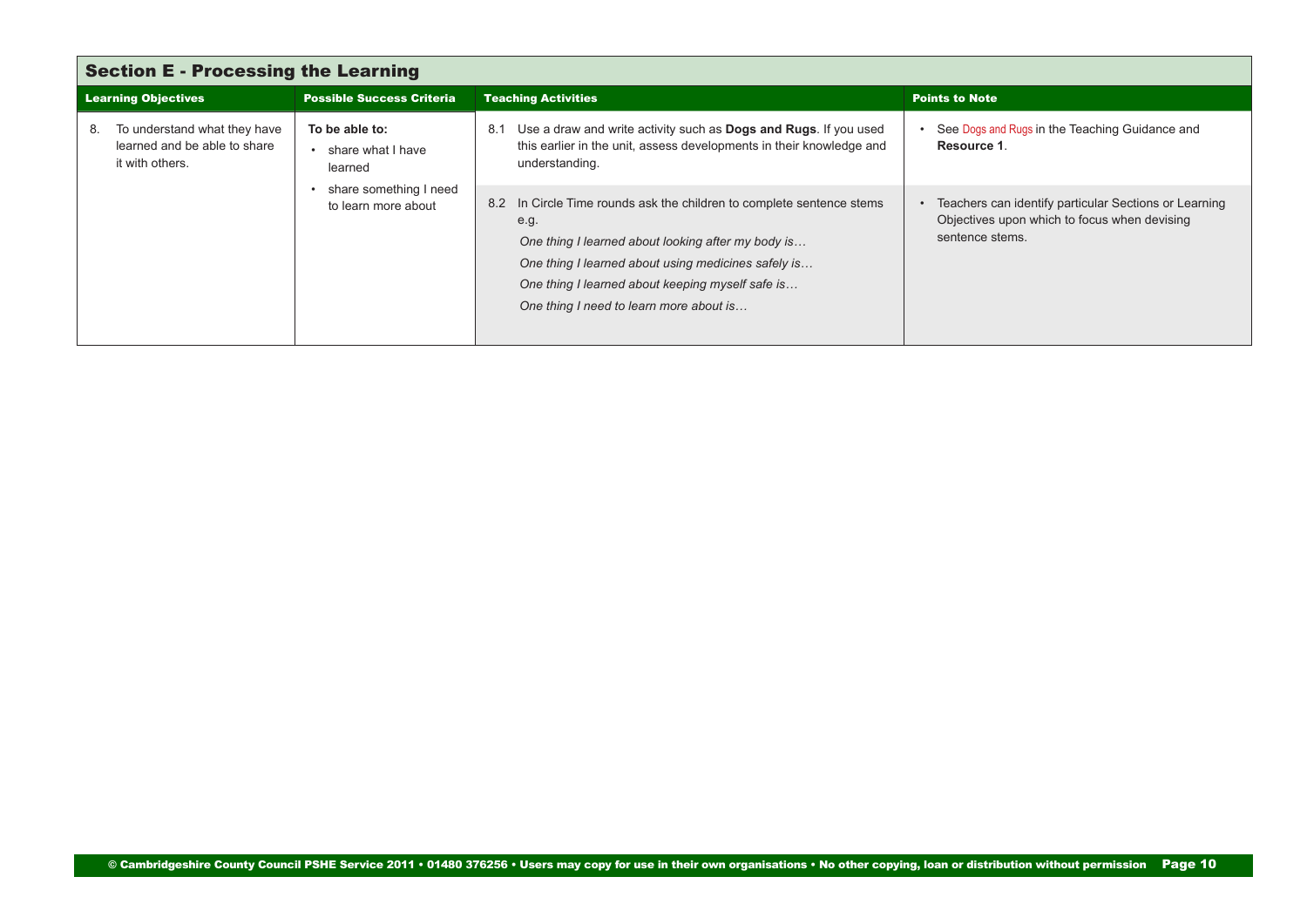#### Resources to Support this Unit

#### **The following resources are included in the Unit DE 1/2 Resource Pack linked to this Unit:**

1. Dogs and Rugs

#### **These resources are directly referenced within this unit**

**Megan's Medicine** Sybille Latcham and Naomi Molesworth

**I Don't Want To Go To Hospital** Tony Ross

**Nita Goes to Hospital** Henriette Barkow

#### **Cambridgeshire PSHE Service Drug Toolkit**

This can be accessed through the Personal Development Programme Planning Tool.

#### **These may also support work on this unit:**

**Spotty Dotty** Miriam Moss and Joanna Mockler

#### **Spollyolly-diddlytiddlyitis** Michael Rosen

**What could Harold do?** Janet Forshaw and Amanda Kirkpatrick (Life Education Centres)

**Hold on Harold!** Janet Forshaw and Amanda Kirkpatrick (Life Education Centres)

**Teacher Activity Pack** Life Education Centres

**Health for Life Ages 4 – 7** Pub Nelson Thornes

#### Sources of Information and Support

#### **Life Education Centres (LEC)** [www.lifeeducation.org.uk](http://www.lifeeducation.org.uk)

[\(National Coram Life Education website\)](http://www.lifeeducation.org.uk)

Programmes to support and enhance Drug and Health Education in primary schools. This work is predominantly delivered through a visit from the Life Education Centre classroom with trained educators.

Cambridgeshire and Peterborough – contact Cambridgeshire PSHE Service – 01480 376256

Links between Unit DE 1/2 and the LEC programmes:

The Year 1 and Year 2 LEC programmes both consider what happens when things enter the body, and the safe use and storage of medicines.

The Year 2 LEC programme also considers alternatives to medicine use to feel better.

#### **FRANK** [www.talktofrank.com](http://www.talktofrank.com)

For information about drugs.

#### **Cambridgeshire Healthy Schools Programme**

The Cambridgeshire Healthy Schools Programme provides schools with a framework and a process to review and develop a whole school approach to promoting pupil wellbeing. Consultancy is offered to schools to support needs analysis, setting outcomes, implementing actions and evaluating impact.

For Cambridgeshire schools contact the PSHE Service.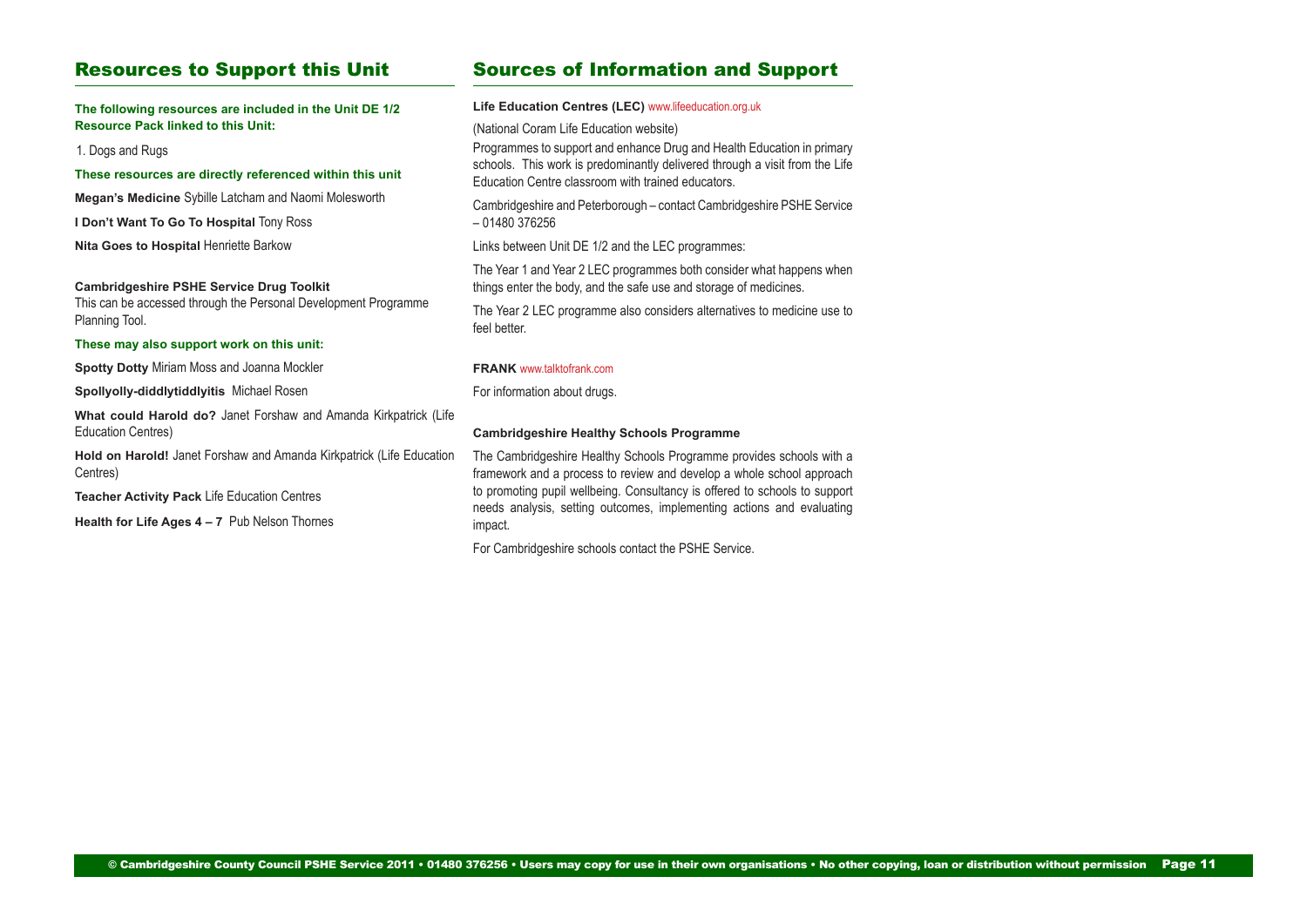*Cambridgeshire Primary Personal Development Programme* Healthy and Safer Lifestyles 8 • DE 1/2 Drug Education

# **Contents**

[Resource 1 - Dogs and Rugs 1](#page-12-0)

Click on the title of the resource you require.

**© Cambridgeshire PSHE Service, Cambridgeshire County Council 2011 • 01480 376256** Contents may be edited and may be copied and distributed within purchasing schools/settings. No other copying, loan, transfer or distribution without permission.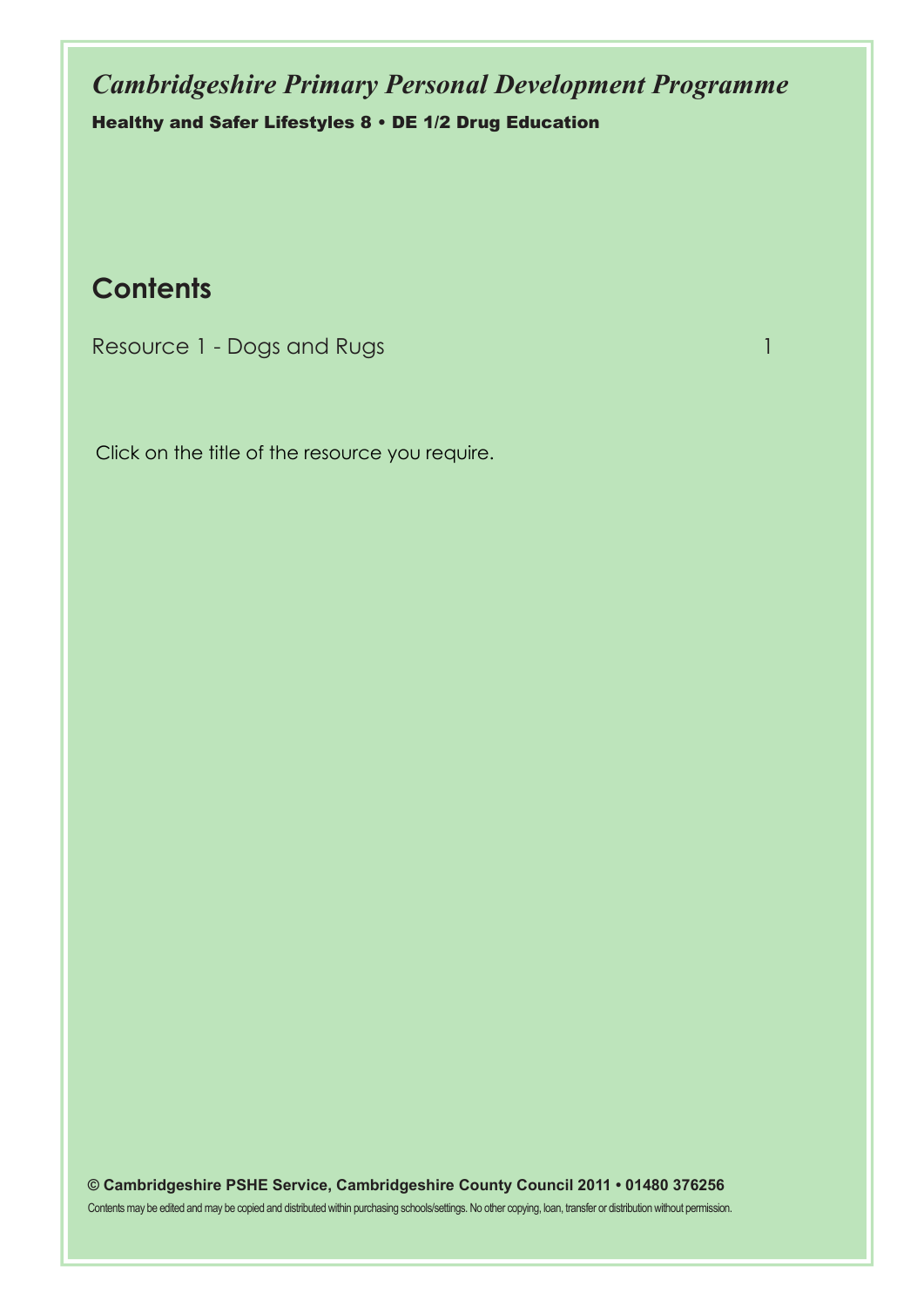### <span id="page-12-0"></span>Healthy and Safer Lifestyles 8 • DE 1/2 Drug Education

# [Resource 1 - Dogs and Rugs](#page-4-0)

### A Draw and Write Tool for Primary School Drug Education

#### What is 'Dogs and Rugs'?

'Dogs and Rugs' is a draw and write technique aimed at gauging the drug-related knowledge held by children. It is heavily based on previous Draw and Write activities, especially 'Jugs and Herrings'. Draw and Write is a technique used in a variety of Health Education topics. It is set out in 'Health for Life 8-11'.

The main premiss of Draw and Write activities is that they encourage children to record their perceptions at the beginning of a unit of work. The children are not tested on the information they know, but encouraged to record their thoughts without adult preconceptions being imposed on them. The children may draw or write their responses to open-ended questions. In 'Dogs and Rugs' equal weight is given to the children's drawn and written responses.

#### What are the purposes of 'Dogs and Rugs'?

The overall purpose is to aid the planning and evaluate the effectiveness of Drug Education provision in a primary school. Other secondary purposes include gathering information in order to share it with interested parties and informing wider decisions relating to children and the world of drugs. It will also enable teachers to highlight individuals who need development of skills, attitudes or knowledge.

#### Why 'Dogs and Rugs'?

In order to differentiate this research tool from a standard 'Draw and Write' activity, it is named after children's misinterpretations of the term 'drug'. When children were asked to imagine a bag of drugs and draw what they imagined, one child responded 'I have a dog', another responded ' It is a rug and it is dusty.'

#### What are the Key Characteristics of 'Dogs and Rugs'?

- Children are encouraged to make multiple responses to the questions. This is achieved by giving multiple boxes for responses. Teachers are also asked to emphasise, to the children, the importance of giving as much information as possible
- Recording sheets are provided, so that results can be compared across classes and schools.
- The children are not prepared for the exercise at all; no discussion about the subject of drugs is carried out beforehand.
- • 'Dogs and Rugs' takes a non-narrative format. A narrative, linear structure would encourage children to give a narrow range of responses and might even encourage them to tell a fantasy story, which would not give the clearest view of their drug-related knowledge, skills and attitudes.
- Dogs and Rugs is a format which children can repeat as they progress through their school career.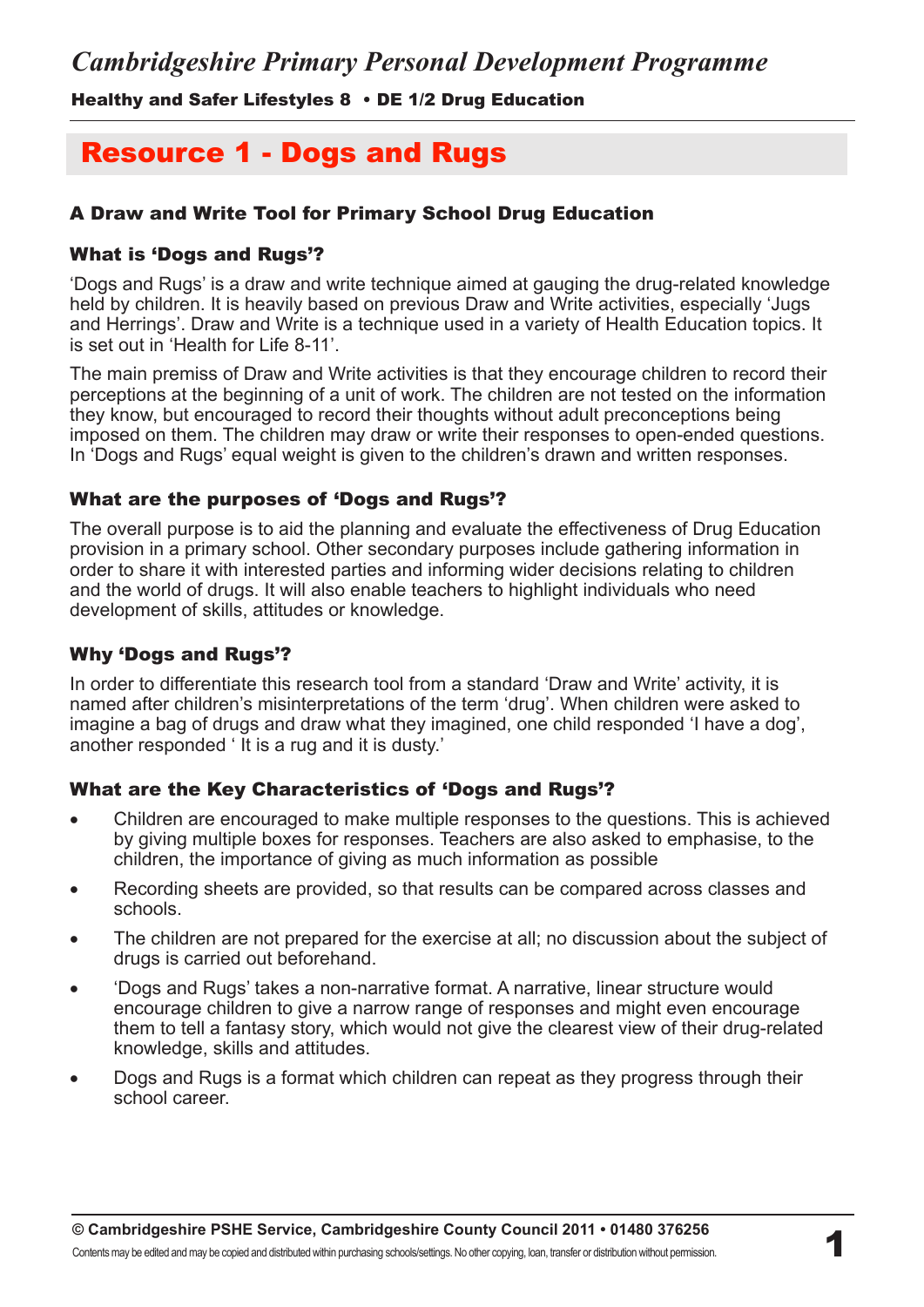### Healthy and Safer Lifestyles 8 • DE 1/2 Drug Education

### How to Carry Out 'Dogs and Rugs'

#### Practical Considerations

You will need:

- a copy of the worksheet for each child. It is advisable to enlarge this to A3 to allow adequate space for the children to draw
- a pen/pencil for each child.
- access to additional adult support for children who are likely to ask for scribes
- approximately 45 minutes

#### Carrying Out 'Dogs and Rugs'

- Explain the activity to the children, emphasising that they should draw and write their responses.
- Give each child a copy of the record sheet and ensure each child has a pen/pencil and a rubber, if appropriate.
- Ask the children to write their age and year group and to circle 'Boy/Girl' as appropriate.
- Read the introductory sentence 'Imagine a bag. The bag has drugs in it'. Ensure that all children have heard the word 'drug' clearly.
- Then read each question in turn, giving the children time to complete their responses. Each time, you should emphasis that they should draw and write, labelling their drawing in as much detail as they can.
- Children may spend as long as is practical on each section and should be encouraged to respond in some way to every question.
- Collect the recording sheets in.

#### Carrying out 'Dogs and Rugs' with Non-Writers or Reluctant Writers

- Consider how many of your pupils fall into the categories of Non-Writers or Reluctant Writers. Consider how much adult support will be available to you for carrying out this activity.
- • Children may ask for scribes as they need them or a scribe may work with a small group of children.
- Reception and Year 1 children may be most comfortable with being asked to draw pictures and then the scribe asks for a description of the picture and records this.
- The scribe should ensure, as far as possible, that the children do not hear each others' descriptions or look over each others' papers.

#### Key Messages for Teachers:

- Teachers should not discuss the issue of drugs with children beforehand.
- Teachers should not discuss the children's responses to the questions during the exercise.
- Teachers should ensure that childen are at their ease and do not feel they are being tested.
- Teachers should ensure that, as far as possible, children do not discuss their ideas with each other

#### Key Messages for Teachers to give Children:

- There are only right answers: No answer is wrong.
- This is not test.
- Children should draw and write as much as they can in response to each question.
- The work is anonymous.
- The quality of drawing, handwriting and spelling is not important.
- They should ask for help to write things down if they need a scribe.
- **© Cambridgeshire PSHE Service, Cambridgeshire County Council 2011 01480 376256**

Contents may be edited and may be copied and distributed within purchasing schools/settings. No other copying, loan, transfer or distribution without permission.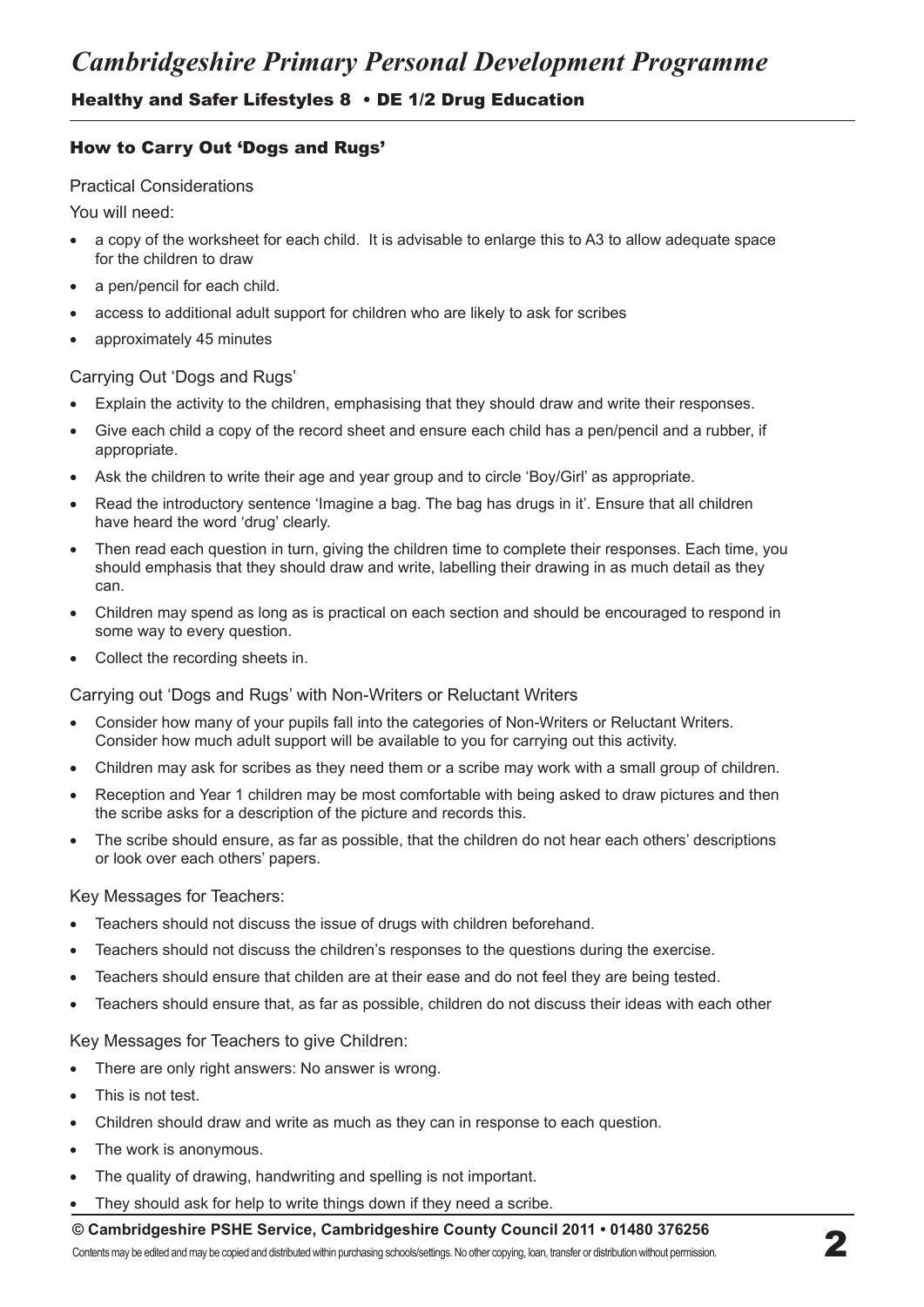### Healthy and Safer Lifestyles 8 • DE 1/2 Drug Education

### Using the Response Sheets

Choosing your Response Sheet

- Ensure you are not curtailing the number of responses your children will make by limiting the amount of space they have.
- Ensure you don't panic them by giving them too much space to respond in.
- Ensure the page is big enough. Enlarging to A3 is recommended.
- There is no need for fine differentiation. Choose the response sheet that best fits the needs of the majority of your class. Children are likely to be distracted by differences between the sheets and less likely to concentrate on the task.

#### Guidance

#### Response Sheet A

Use this for children in Y2 to Y6 who are confident writers and illustrators.

#### Response Sheet B

Use this for children in Y1 and Y2 who are confident writers and illustrators. Also for less confident writers and illustrators in Y3 to Y6.

Response Sheet C Use this for all children in YR and any less confident children in Y1 and Y2.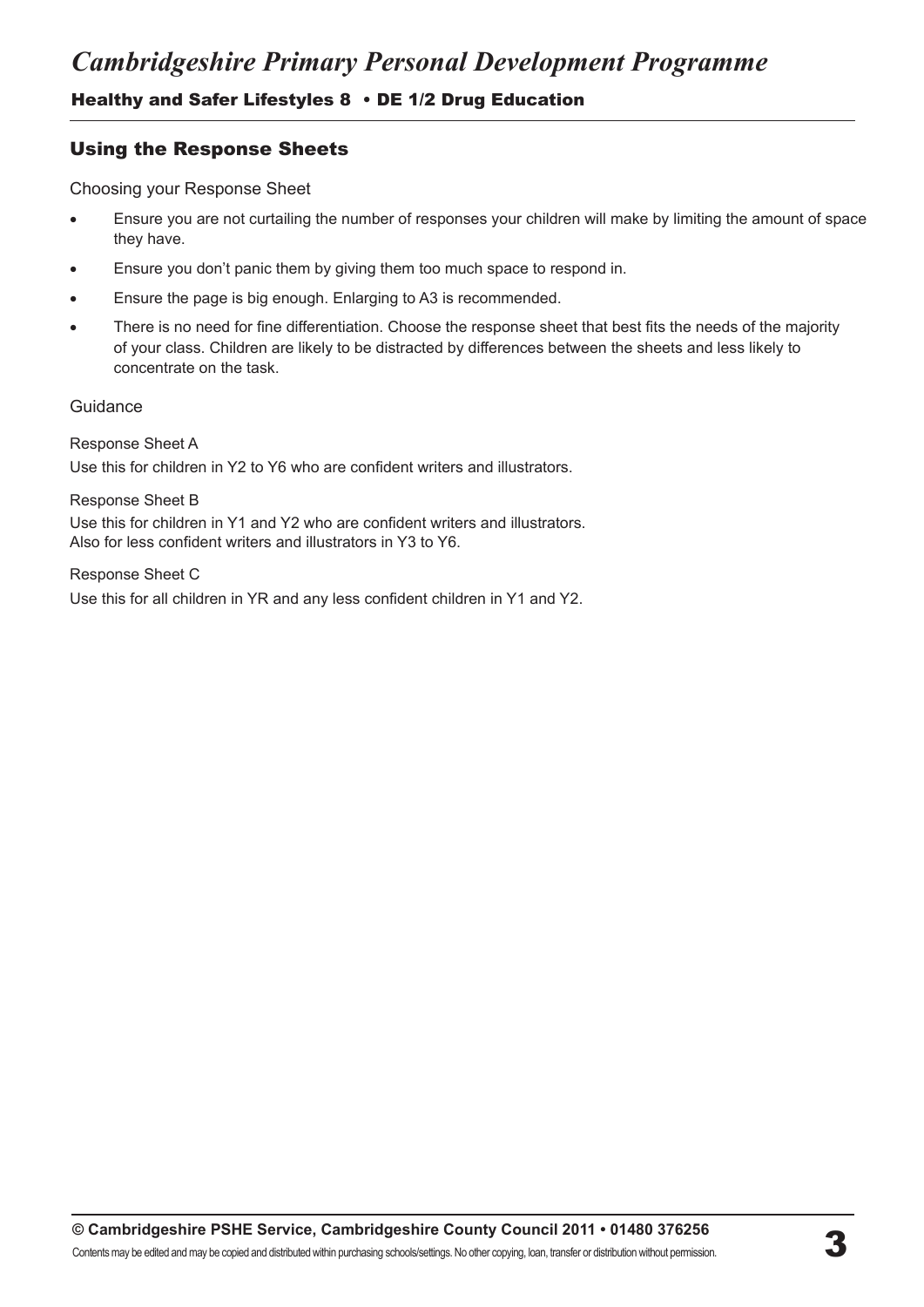### Healthy and Safer Lifestyles 8 • DE 1/2 Drug Education



**© Cambridgeshire PSHE Service, Cambridgeshire County Council 2011 • 01480 376256**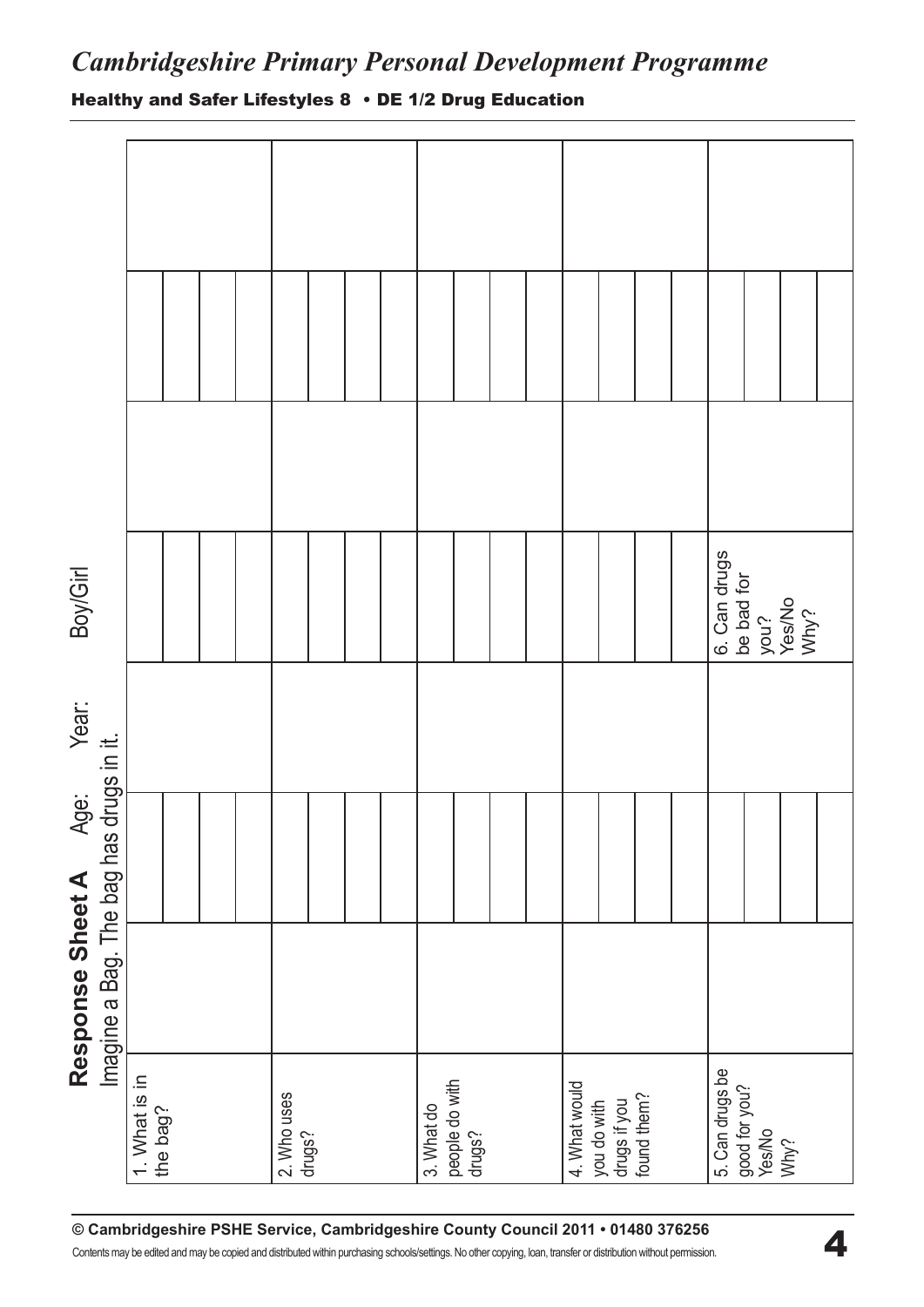### Healthy and Safer Lifestyles 8 • DE 1/2 Drug Education



**© Cambridgeshire PSHE Service, Cambridgeshire County Council 2011 • 01480 376256**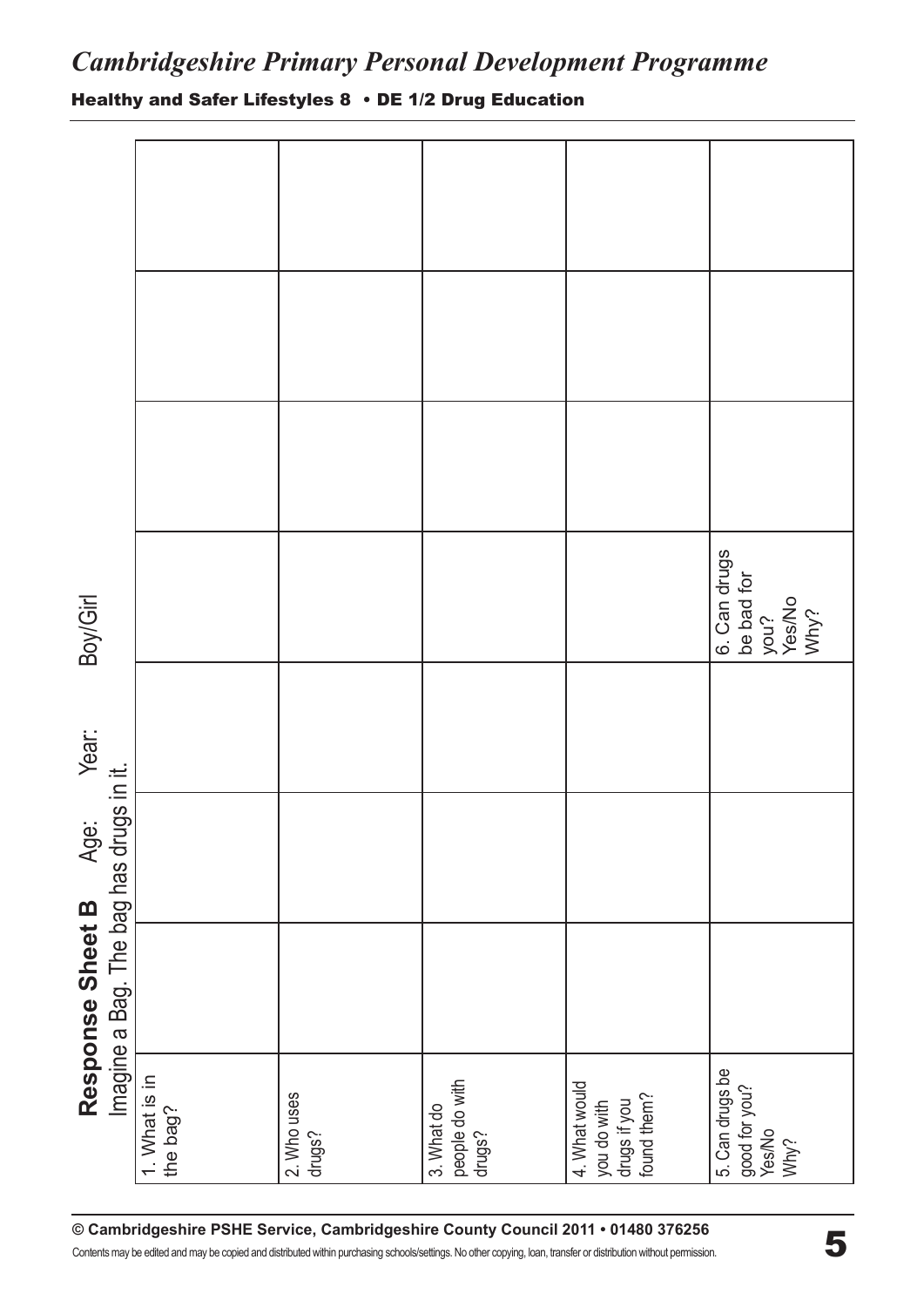## Healthy and Safer Lifestyles 8 • DE 1/2 Drug Education

| <b>Response Sheet C</b> Age: Year:      | Boy/Girl |  |  |  |
|-----------------------------------------|----------|--|--|--|
| Imagine a Bag. The bag has drugs in it. |          |  |  |  |
| What's in the bag?                      |          |  |  |  |
|                                         |          |  |  |  |
|                                         |          |  |  |  |
|                                         |          |  |  |  |
|                                         |          |  |  |  |
|                                         |          |  |  |  |
|                                         |          |  |  |  |
|                                         |          |  |  |  |
|                                         |          |  |  |  |
|                                         |          |  |  |  |
| Who uses drugs?                         |          |  |  |  |
|                                         |          |  |  |  |
|                                         |          |  |  |  |
|                                         |          |  |  |  |
|                                         |          |  |  |  |
|                                         |          |  |  |  |
|                                         |          |  |  |  |
|                                         |          |  |  |  |
|                                         |          |  |  |  |
|                                         |          |  |  |  |
|                                         |          |  |  |  |
| What do people do with drugs?           |          |  |  |  |
|                                         |          |  |  |  |
|                                         |          |  |  |  |
|                                         |          |  |  |  |
|                                         |          |  |  |  |
|                                         |          |  |  |  |
|                                         |          |  |  |  |
|                                         |          |  |  |  |
|                                         |          |  |  |  |
|                                         |          |  |  |  |
|                                         |          |  |  |  |
|                                         |          |  |  |  |

**© Cambridgeshire PSHE Service, Cambridgeshire County Council 2011 • 01480 376256**

 $\odot$  Campriagesnife PSHE Service, Campriagesnife County Council 2011 • 01480 376256<br>Contents may be edited and may be copied and distributed within purchasing schools/settings. No other copying, loan, transfer or distrib